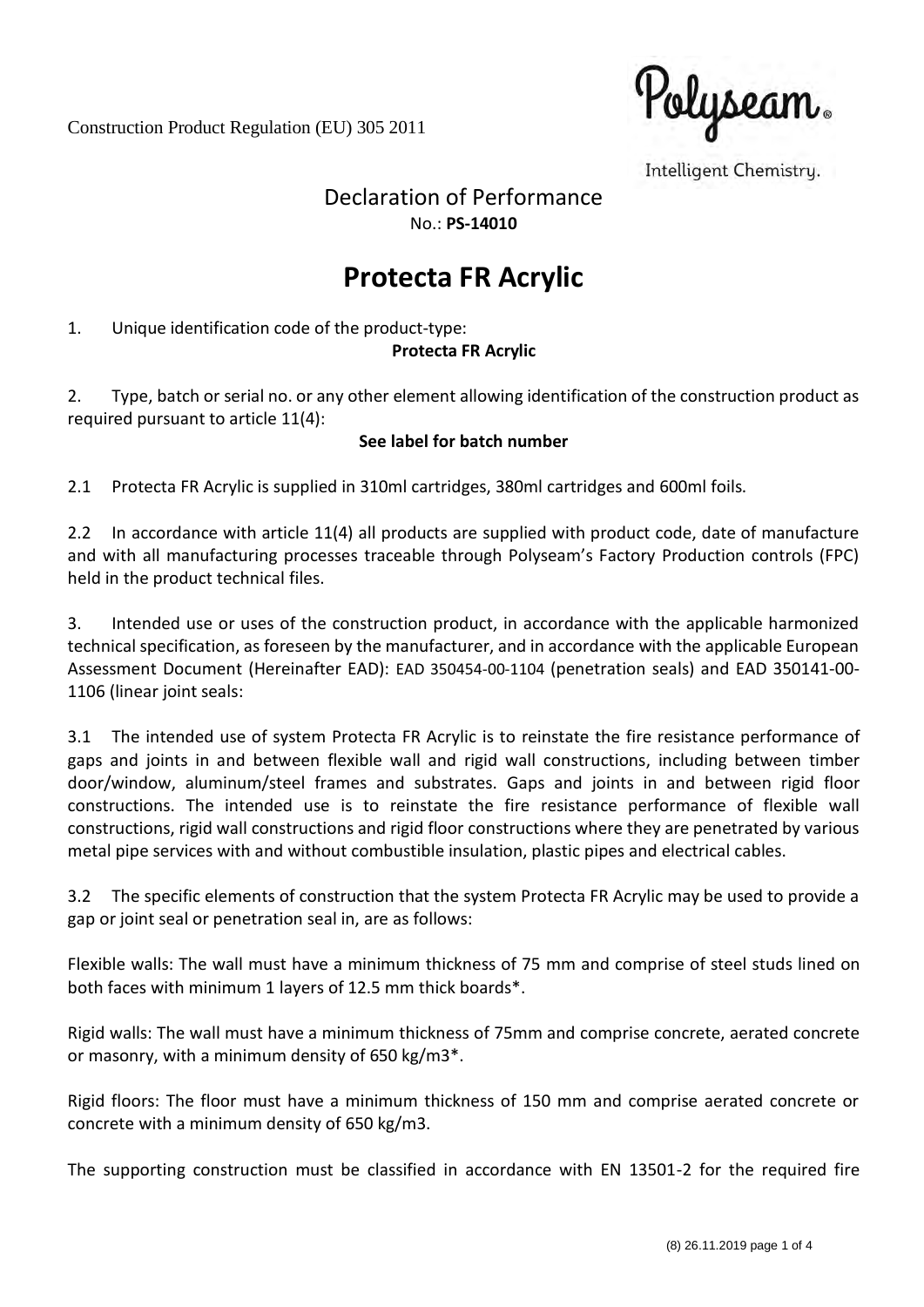resistance period.

\* minimum wall thickness is dependent on approvals specified in ETA 13/0879 and ETA 18/0904 Annex A.

3.3 The system Protecta FR Acrylic may be used to provide a penetration seal with specific single insulated metal pipes, uninsulated metal pipes, plastic pipes and with specific electrical cables, single or in a bundle and may also be used to provide a linear joint or gap seal with specific supporting constructions and substrates (for details see ETA 13/0879 and ETA 18/0904 Annex A).

The maximum permitted joint/gap width for system Protecta FR Acrylic is 100 mm.

The maximum movement capability of system Protecta FR Acrylic is ≤ 12.5%

Pipes shall be supported at maximum 350 mm away from both faces of the wall constructions and from the upper face of floor constructions.

3.4 The provisions made in this DOP are based on an assumed working life of the Protecta FR Acrylic of 10 years, however provided that the conditions laid down in the manufacturers' instructions and datasheet for the packaging/transport/ storage/installation/use/repair are met the assumed working life for Protecta FR Acrylic for internal conditions without exposed to UV or moisture is 30 years. The indications given on the working life cannot be interpreted as a guarantee given by the producer, but are to be regarded only as a means for choosing the right products in relation to the expected economically reasonable working life of the works.

3.5 Type Z2: Intended for uses in internal conditions with humidity lower than 85 % RH excluding temperatures below 0°C, without exposure to rain or UV.

4. Name, registered trade name or registered trade mark and contact address of the manufacturer as required pursuant to article 11(5):

> **Polyseam Ltd.** 15 St Andrews Road Huddersfield West Yorkshire HD1 6SB United Kingdom

5. Where applicable, name and contact address of the authorized representative whose mandate cover the tasks specified in Article 12(2):

#### **Not applicable**

6. System or systems of assessment and verification of consistency of performance of the construction product as set out in annex V:

#### **AVCP-System 1**

7. In case of the declaration of performance concerning a construction product covered by a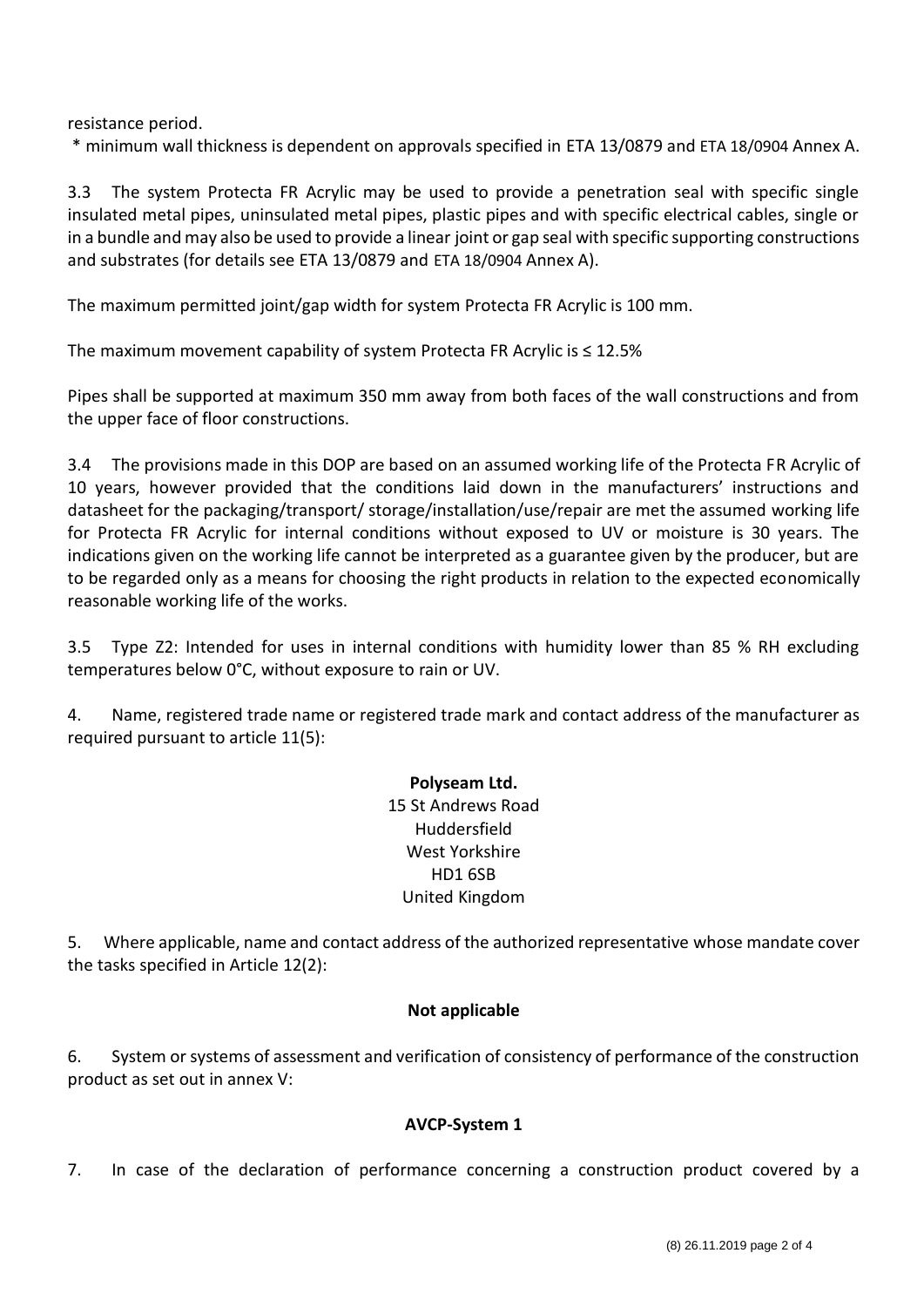harmonized standard:

### **Not applicable**

8. In case of the declaration of performance concerning a construction product for which a European Technical Assessment has been issued:

This Declaration of Performance has been prepared in accordance with the guidelines set out within EAD 350141-00-1106, linear joint seals and EAD 350454-00-1104 penetration seals.

ETA 13/0879 issued on 08/11/2019 and ETA 18/0904\* issued on 20/05/2019 prepared by UL International (UK) Ltd notified body 0843 EC Certificate of conformity 0843-CPD-0139. \*ETA 18/0904 supersedes ETA 13/0880

9. Declared performance:

| Product-type: Intumescent sealant    | Intended use: Linear Joint & Gap Seal, Penetration Seal     |                                            |
|--------------------------------------|-------------------------------------------------------------|--------------------------------------------|
| <b>Essential characteristics</b>     | Performance                                                 | <b>Test Standard</b>                       |
| <b>Reaction to Fire</b>              | $B-S1-d0$                                                   | EN 13501-1                                 |
| <b>Resistance to Fire</b>            | ETA 13/0879 and<br><b>ETA18/0904 Annex A</b>                | EN 13501-2                                 |
| Air permeability (material property) | Contact Polyseam for<br>performance                         | EN 1026:2000                               |
| Water permeability                   | Not water proof                                             | ETAG 026-3 Annex C                         |
| Release of dangerous substances      | As the manufacture we declare that there is no release of   |                                            |
|                                      | dangerous substances during the installation or use of this |                                            |
|                                      | product. See safety data sheets                             |                                            |
| Mechanical Resistance and stability  | <b>NPD</b>                                                  | EOTA TR 001:2003                           |
| Resistance to impact/movement        | <b>NPD</b>                                                  | EOTA TR 001:2003                           |
| Airborne sound insulation            | $Rw = 62dB \omega 12mm$ depth<br>single sided w/o backing   | EN 10140-2                                 |
| Impact sound insulation              | <b>NPD</b>                                                  | EN 10140-3                                 |
| Thermal properties                   | 0,0845 W/mK (+/-3%) @<br>20mm depth                         | EN 12664, EN12667, or<br>EN12939           |
| Water vapor permeability             | <b>NPD</b>                                                  | EN ISO 12572, EN 12086                     |
| Durability and serviceability        | $Z_{2}$                                                     | ISO 8339:2005, ISO<br>9046:2004 & ISO 7389 |
| <b>Tensile Properties</b>            | Elongation at break<br>≥100% @23°c                          | ETAG 026 pt2 B.13.5 ISO<br>8339:2005       |
| Elastic recovery                     | 7.5% Elongation 50%<br>recovery, M2 Mortar                  | ETAG 026 pt2 B.13.5 ISO<br>7389:2003       |
| Adhesion properties                  | No failure, M2 Mortar                                       | ETAG 026 pt2 B.13.5 ISO<br>9046:2005       |